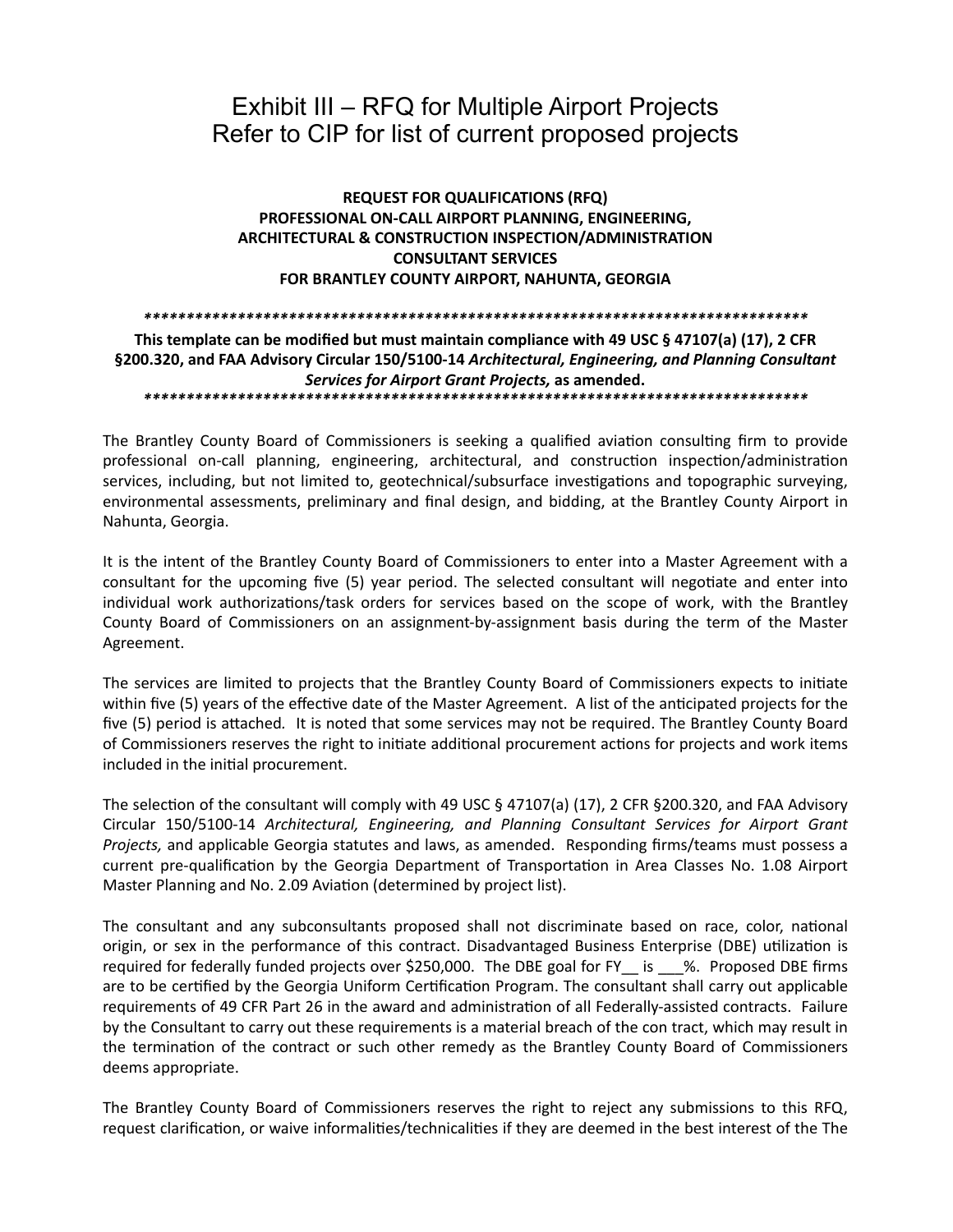# Exhibit III – RFQ for Multiple Airport Projects Refer to CIP for list of current proposed projects

Brantley County Board of Commissioners. The Brantley County Board of Commissioners is not liable for any costs incurred by the consultant in the preparation or presentation of a response to this request.

### **Scope of Services**

The scope of work to be included in the Master Agreement may include, but is not limited to, the following:

- a. Prepare Project Funding Applications and Capital Improvements Program (CIP) Documents.
- b. Perform Design, Bidding and Negotiation, Construction Administration, and Resident Inspection Services.
- c. Assist with DBE Program Overall Goal Updates / Program Administration.
- d. Prepare/Update Exhibit "A" Property Line Map, Airport Layout Plan, and Environmental Assessments as necessary.
- e. Construct/Rehabilitate Airfield Drainage Systems.
- f. Construct/Rehabilitate Airfield Pavement, Lighting, and NAVAIDs/ILS Improvements.
- g. Construct/Rehabilitate Airport Buildings (Terminal / Hangars / Maintenance).
- h. Construct/Rehabilitate Airport Roadways and Parking Lots.
- i. Install/Upgrade Airport Fencing and Security Systems.
- j. Land Acquisition
- k. Such other airport-related work as the Brantley County Board of Commissioners may deem necessary.

Projects are limited to those in the attached project list and may be accomplished over multiple years, task orders, and Federal and State grants. Projects or work elements not included in this list or agreement may require additional procurement actions to ensure compliance with Federal and State requirements and to ensure qualification of staffing for specialized tasks. The addition of a similar project or work element without additional procurement action requires the Georgia Department of Transportation's written approval of the Brantley County Board of Commissioners request and justification to forego a separate procurement action.

### **Submission Requirements**

Required information is to be presented in a manner that clearly illustrates the following:

- 1. Team Description/Background: A general description of the submitting firm, including firm size, and general information regarding all sub-consultant firms on the team.
- 2. Organizational Chart: Include clear illustration as to the Project Manager and key personnel representing the primary firm.
- 3. Resumes: Include for key personnel. Indicate each individual's qualifications and experience.
- 4. Relevant Experience: Qualifications and experience of the primary firm and subconsultants in the past five (5) years at general aviation airports similar in nature to the Brantley County Airport*.*
- 5. Proximity to the Brantley County Airport: Geographical location of the office that will be primarily responsible for assigned projects and where the work will be accomplished, as well as the location of any supporting offices that will likely be involved in this contract.
- 6. References: Contact name, agency name, and telephone number of at least three (3) current airport clients of the primary firm.
- 7. Regulatory Familiarity: Demonstrate familiarity with the Federal Aviation Administration (FAA) and State Aviation Programs.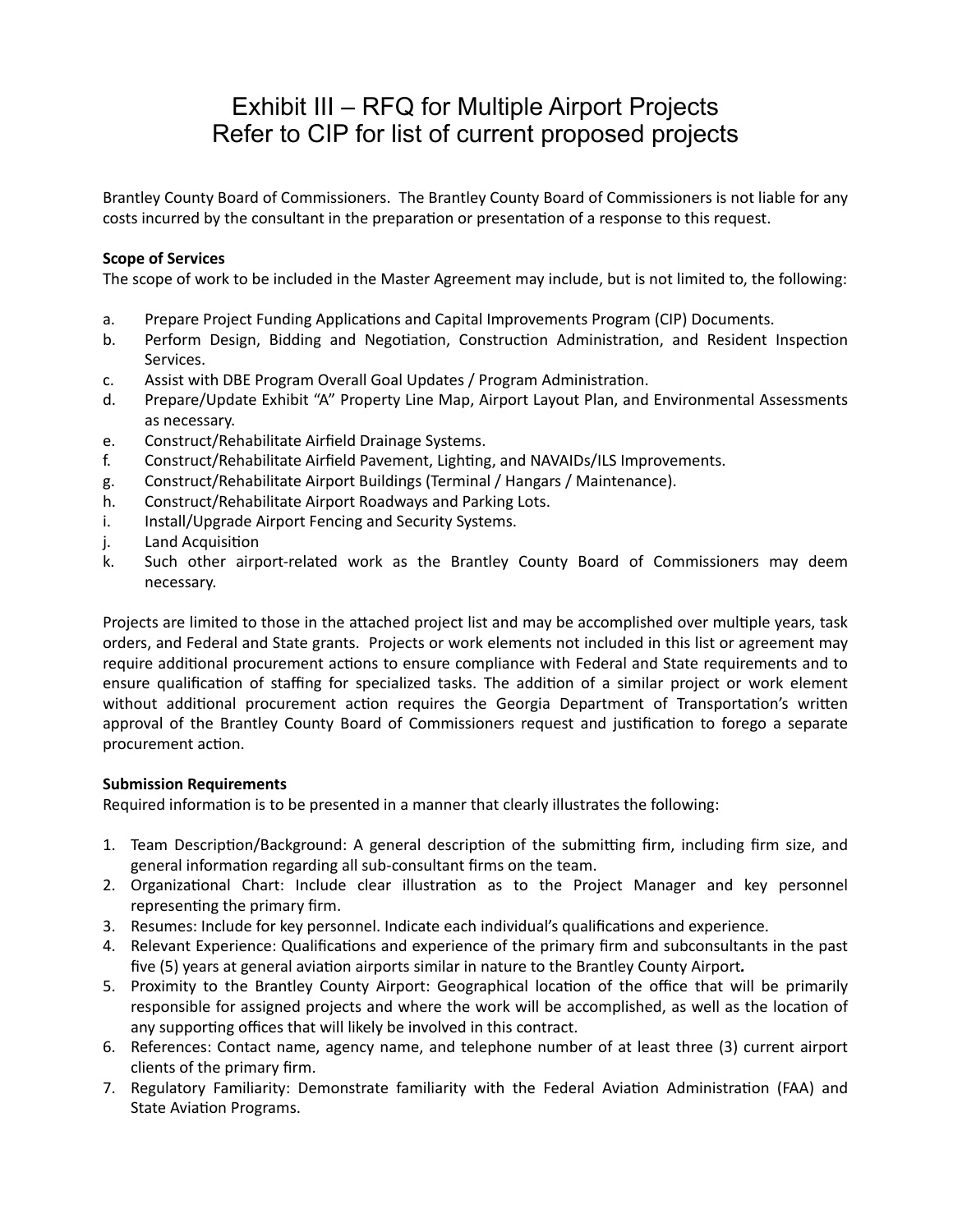## Exhibit III – RFQ for Multiple Airport Projects Refer to CIP for list of current proposed projects

8. Workload: Provide a brief summary of the primary firm's current workload and ability to meet schedules and deadlines.

#### **Evaluation Criteria**

#### 

Per FAA AC 150/5100, 14E, change 1, 2.8.1, The Sponsor(s) should include the selection criteria with a Request for Qualifications (RFQ) in advance of the selection process.

Airport Sponsor must develop a list of selection criteria for evaluating potential consultants based on the proposed scope of service prior to advertising the RFQ. Numerical rating factors should be assigned to each criterion based on the Sponsor's priorities and conception of the importance of each factor in the attainment of a successful project.

Based on a Sponsor's goals/objectives for each project, the list of selection criteria will vary for each RFQ and must be appropriate for the proposed scope of services. Suggested selection criteria include, but are not limited to, the following:

The following criteria shall be used to select the consultant:

- 1. Capability to perform all or most aspects of the project and recent experience in airport projects comparable to the proposed tasks.
- 2. Key personnel's professional qualifications and experience and availability for the proposed project; their reputation and professional integrity and competence; and their knowledge of FAA and State regulations, policies, and procedures.
- 3. Capability to meet schedules or deadlines.
- 4. Quality of projects previously undertaken and capability to complete projects without having major cost escalations or overruns.
- 5. Qualifications and experience of sub-consultants regularly engaged by the consultant under consideration.
- 6. Capability of a branch office that will do the work to perform independently of the home office, or conversely, its capability to obtain necessary support from the home office.
- 7. Ability to furnish qualified inspectors for construction inspection.
- 8. Understanding of the projects' potential challenges and the sponsor's special concerns.
- 9. Degree of interest shown in undertaking the project and familiarity with and proximity to the geographic location of the airport.
- 10. Capability to incorporate and blend aesthetic and architectural concepts with the project design while accomplishing the basic requirements that transportation facilities be functional, safe, and efficient.
- 11. In meeting the Disadvantaged Business Enterprise (DBE) contract goal, evidence documenting the consultant met the DBE goal, or by documenting that it made adequate good faith efforts to meet the DBE goal.
- 12. Capability to conduct a Value Engineering (VE) study for projects that are particularly complex or have unique features.

### **Selection Process**

Qualifications will be reviewed and evaluated by a Selection Committee based on the criteria listed herein. At the discretion of the Selection Committee, consultants may or may not be invited to participate in an interview. Interviews, if conducted, may be conducted via phone, informal and/or formal in-person and a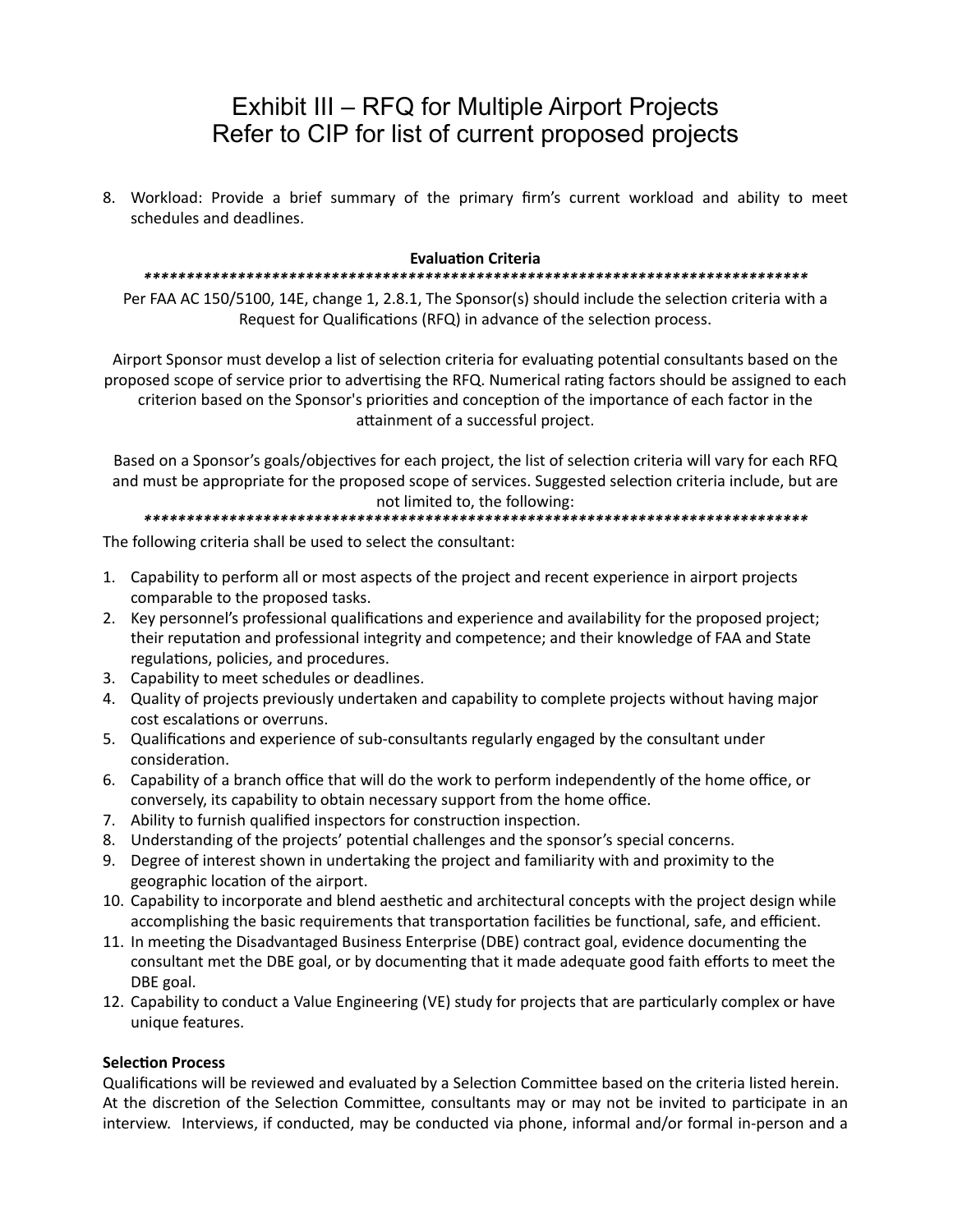## Exhibit III – RFQ for Multiple Airport Projects Refer to CIP for list of current proposed projects

short list of Consultants selected for an interview shall be notified at least seven days prior to the interview date.

All unsuccessful firms will be notified in writing no later than five days after the selection and contracting process is completed.

#### **Submittal**

All interested parties should submit three (3) copies of the Statement of Qualifications, which shall contain no more than twenty-five (25) pages, excluding tabs and a cover letter. Statements received after this deadline will not be considered.

Responses are to be addressed to:

Brantley County Board of Commissioners Attn: Rene' Herrin 33 Allen Road Nahunta, Ga 31553

The deadline for submittal is 2:00pm, February 18, 2022. The Statement of Qualifications should be delivered in a sealed envelope or box clearly marked, "Airport Consulting Engineering Services." The Brantley County Board of Commissioners shall assume no responsibility for responses that are received after the deadline or submittals that are not properly addressed or identified.

All questions regarding this RFQ should be made prior to the submittal and addressed to the RFQ point of contact:

Brantley County Board of Commissioners, Attn: Rene' Herrin, County Clerk 33 Allen Road, Nahunta, Ga. 31553 912-462-5256 bclerk@brantleycounty-ga.gov

The deadline for questions is 12:00 pm EST, February 11, 2022. Responses to questions will be provided by 4:00 pm EST, February 15, 2022.

Responding firms shall have no contact related to this solicitation with Brantley County Board of Commissioners elected or appointed officials, members of the Airport Sponsor Selection Committee, or Airport employees during this Statement of Qualifications process. Any such contact will subject the firm to immediate disqualification for consideration for this project. Contact may only be made to the designated point of contact for this RFQ listed above. Consultants can also request an airport site visit prior to the submitting.

This is a Request for Qualifications only. In accordance with FAA selection procedures, all selections should be qualification based. **No overhead rate, fees, or any cost information should be identified as part of this submission.**